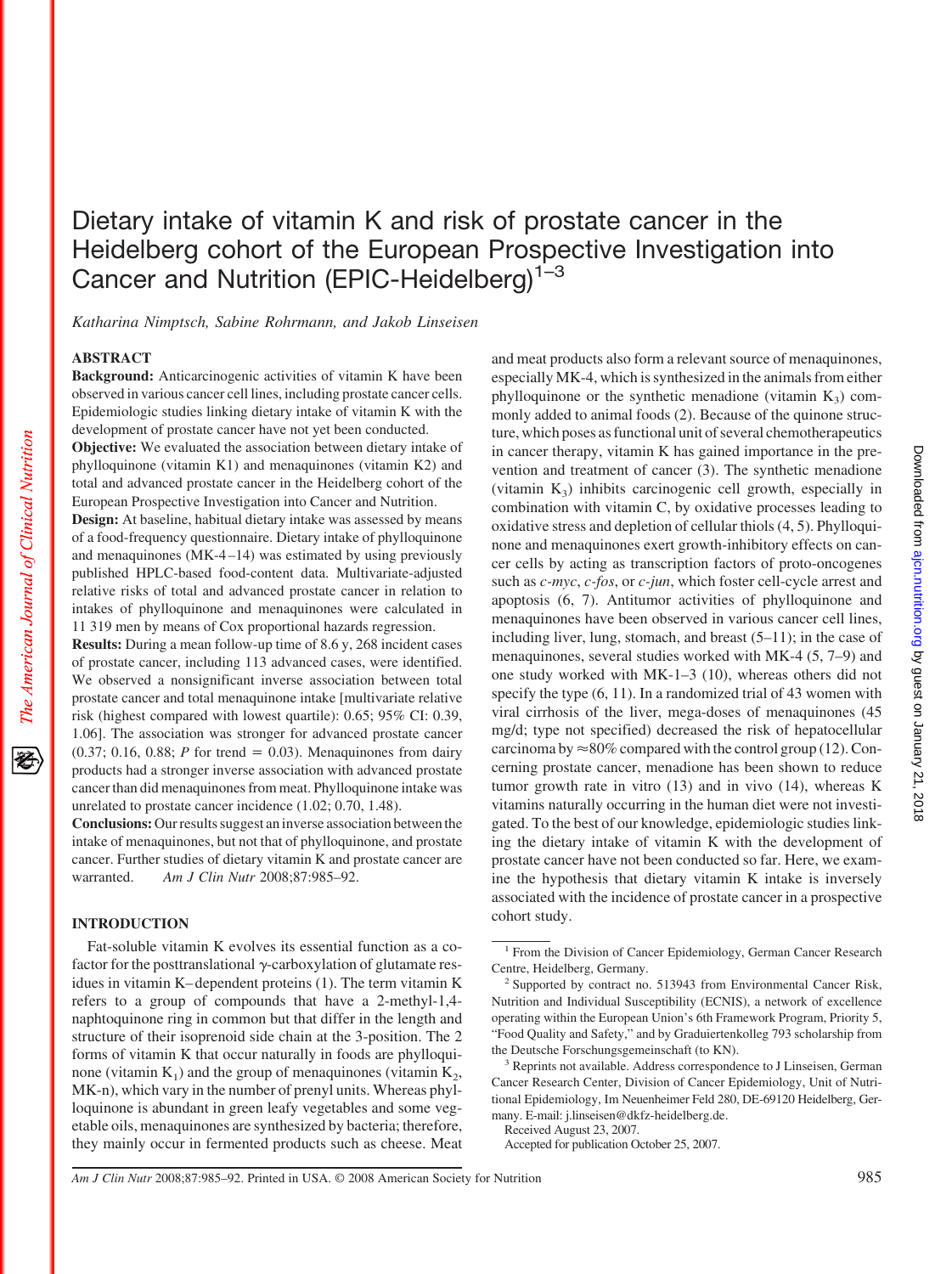## **SUBJECTS AND METHODS**

#### **Study population**

The Heidelberg cohort of the European Prospective Investigation into Cancer and Nutrition (EPIC-Heidelberg) comprises 25 540 participants, of whom 11 928 are men aged  $40-65$  y. Recruitment from a random sample of the general population from Heidelberg and surrounding communities took place between June 1994 and October 1998, and the overall participation rate of invited subjects was 38.3% (15). At baseline, information on dietary and nondietary factors was assessed by selfadministered questionnaires and a personal interview including questions on marital status, education, occupational status, smoking history, physical activity, use of medication, and history of disease. Anthropometric measurements including participant's weight and height were taken in the study center by trained interviewers following standardized methods. Follow-up was performed actively by mailed follow-up questionnaires ascertaining new cases of various diseases. The response rates in the 3 follow-up rounds completed to date were 93.5% (1st follow-up, 1998 –2000), 91.8% (2nd follow-up, 2001–2004), and 92.0% (3rd follow-up, 2004 –2007). The second and third follow-ups included questions on participation in prostate-specific antigen (PSA)-screening tests.

All participants gave written informed consent. The study was approved by the ethics committee of the Heidelberg Medical School.

#### **Dietary data**

The American Journal of Clinical Nutrition

Habitual dietary intake during the previous 12 mo was assessed by using a 145-item semi-quantitative food-frequency questionnaire (FFQ) at baseline. For each food item, participants specified typical portion size and consumption frequency, ranging from 1 time/mo to 6 times/d (16). Average daily food intake was calculated from the information on portion size and frequency of consumption for each food item. Calculation of the intakes of individual nutrients was carried out by using the German Food and Nutrition Database (BLS 2.3) (17). In this table, however, food content data on vitamin K is insufficient because the data sources are not exclusively based on HPLC-measured values, which are considered as the most reliable, and no data on menaquinones (vitamin  $K<sub>2</sub>$ ) are provided. Therefore, dietary intakes of phylloquinone and menaquinones were calculated by using previously published food content data based exclusively on HPLC. For the calculation of phylloquinone intake, data [(18); also: C Bolton-Smith et al, unpublished observations, 2000] that included values for  $\approx$  2000 foods were applied. The menaquinone (MK-4 –14) content of relevant foods was derived from a Dutch publication (19) and supplemented with Japanese data on offal (20). Phylloquinone and menaquinone contents were assigned to the single foods contributing to the FFQ items either by direct matching, with adjustment for fat content where necessary (as described by Bolton-Smith et al), or on the basis of food similarities. Whereas some convenience products or mixed dishes, such as soups and cakes, are listed with their phylloquinone content in the database by Bolton-Smith et al, the phylloquinone content of some other combined foods consumed in EPIC-Heidelberg was calculated by means of standard recipes. Calculation of the menaquinone contents in "mixed" food, mainly cakes, was performed by recipe calculation.

#### **Identification of prostate cancer cases**

Identification of incident prostate cancer cases was based on self-reported primary prostate cancer during follow-up or on death certificates that were coded for prostate cancer as the underlying cause of death. All identified cases of incident prostate cancer— except the 8 most recent cases—were verified by medical records, death certificates, or both. Because of the high sensitivity of self-reports of prostate cancer as observed among the verified cases, the 8 cases based only on self-reports were included in the analysis. Information on stage and grade of prostate cancer was extracted by the study physician from pathology reports (procedures or tests conducted during the initial diagnosis), including tumor nodal metastasis (TNM) stage, Gleason histologic grade, and PSA level. Advanced prostate cancer was defined as prostate cancer with a Gleason sum score of  $\geq$ 7; TNM staging score of T3/T4, N1-N3, or M1; PSA level at diagnosis of  $\geq$ 20 ng/mL; or prostate cancer as the underlying cause of death. Although prone to detection bias, stage T1a cases were included in the analysis because their low number  $(n = 4, \langle 2\% \rangle)$  of all cases) was unlikely to affect the results.

## **Statistical analyses**

The analytic cohort comprised 11 319 men after exclusion of subjects with missing dietary information or prevalent cancer (except for nonmelanoma skin cancer)  $(n = 955)$  and those in the top and bottom 1% of energy intake (ie,  $\leq 981$  or  $\geq 4815$  kcal; *n*  $=$  230). Individual person-time was calculated from the date of recruitment and the date of diagnosis of prostate cancer, the date of death from other causes, or the date of the last known contact, whichever came first.

The association between intakes of phylloquinone and total menaquinones (sum of MK-4 to MK-14) and the risk of total and advanced prostate cancer was analyzed by using Cox proportional hazards regression, calculating relative risks (RRs) (and 95% CIs). For both total and advanced prostate cancer, analyses were repeated after exclusion of cases diagnosed within the first 2 y after recruitment.

For the analyses, dietary intakes of phylloquinone and menaquinones were categorized into quartiles and entered simultaneously into the models. Tests for linear trends (*P* for trend) were performed by modeling the median values of phylloquinone and menaquinone quartiles as continuous variables. In addition, continuous models for intakes of phylloquinone and menaquinones were calculated per  $10$ - $\mu$ g increment. All models were stratified by age (in 1-y categories). Multivariate analyses were adjusted for potential confounders, including smoking status [never smokers, current cigarette smokers (1–14 or  $\geq$ 15 cigarettes/d), former smokers who stopped  $<$  10 or  $\geq$  10 y ago, or other smokers (pipe or cigar smokers or occasional smokers)], education (none or primary school, technical school, secondary school, or university degree), vigorous physical activity (none,  $\leq$ 2 h/wk, or  $\geq$ 2 h/wk), energy from fat (kcal/d, in quartiles), nonfatnonalcohol energy (kcal/d, in quartiles), alcohol  $(\leq 4.9, 5-14.9,$  $15-30$ , or  $\geq 30$  g ethanol/d), calcium (mg/d, in quartiles), vitamin D (IU/d, in quartiles), tomato or tomato products (g/d, in quartiles), body mass index (in kg/m<sup>2</sup>, continuous), history of diabetes, and family history of prostate cancer. Other dietary and nondietary factors were examined but not included in the model when they neither were associated with prostate cancer nor confounded the association of vitamin K intake with prostate cancer.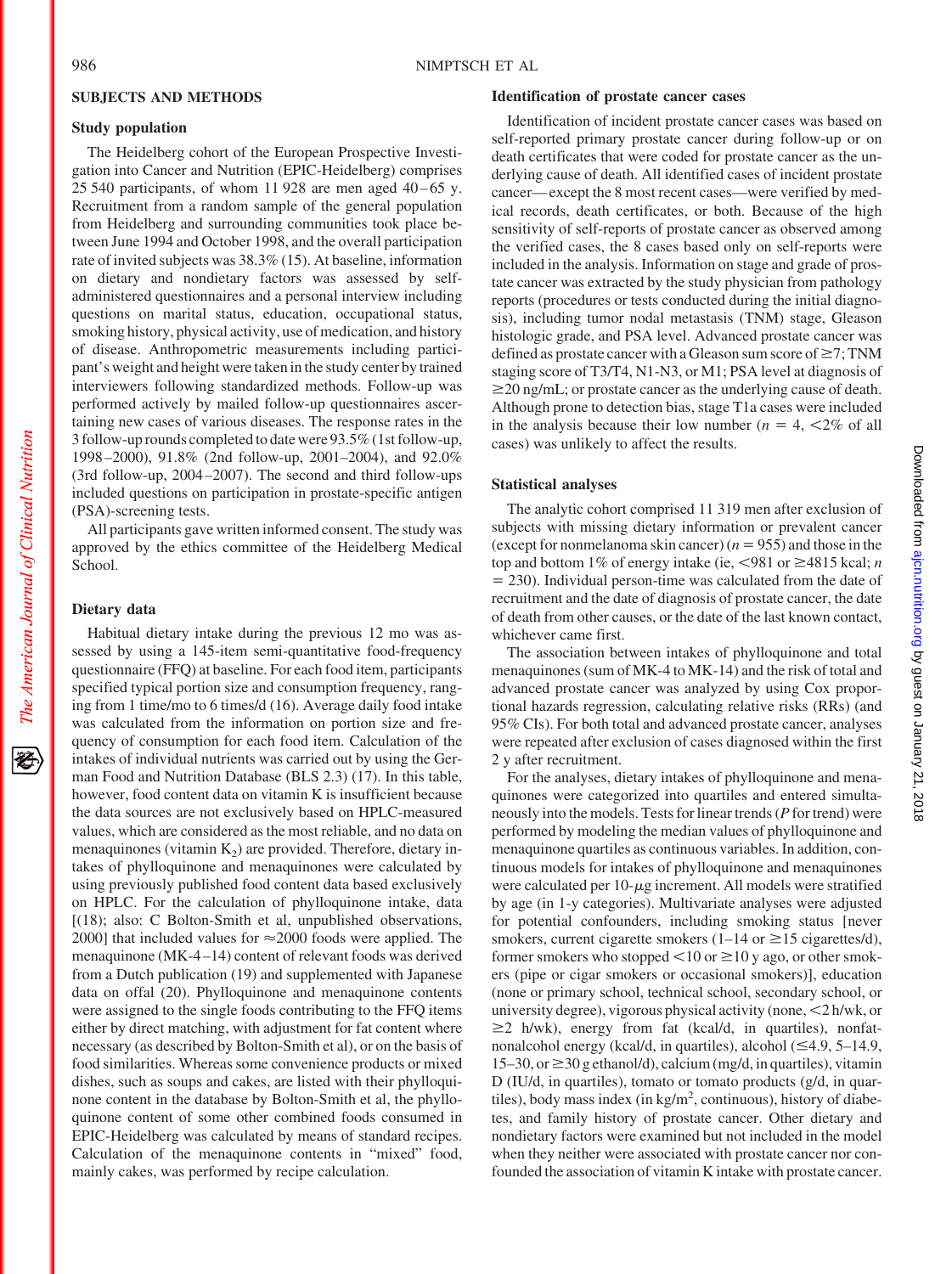Multivariate analyses were repeated with additional adjustment for consumption of vegetables, dairy products (including milk, cheese, and other dairy products), and meat (g/d, in quartiles). In a second approach, the intakes of menaquinones from major food sources (dairy products and meat or meat products) were modeled separately as continuous variables, after adjustment for phylloquinone and menaquinones from other sources in the multivariate model. Finally, menaquinones were modeled separately according to the length of the isoprenoid side chain (MK-4 compared with MK-5–9, continuous). All statistical analyses were performed with SAS software (version 9.1; SAS Institute, Cary, NC).

# **RESULTS**

During a mean follow-up time of 8.6 y (97 731 total personyears), 268 incident cases of prostate cancer occurred, including 113 advanced cases (42% of all cases). Thirty-six cases (13% of all cases) were diagnosed during the first 2 y of follow-up. Median (25–75th percentile) intakes of phylloquinone and total menaquinones (MK-4-14) were 93.6 (70.9-123.5) and 34.7  $(25.7-45.7)$   $\mu$ g/d, respectively (**Table 1**).

Dietary phylloquinone was mainly provided by vegetables, soups or bouillon, fruit, and cereals or cereal products. Green leafy vegetables, including spinach, all varieties of lettuce, cabbage, Brussels sprouts, and broccoli, contributed 42% of phylloquinone intake. The main contributors of menaquinones were dairy products, meat or meat products, and cakes. Cheese was the greatest single food source, contributing 43% of total intake of menaquinones. The relatively high contributions of soups or bouillon to phylloquinone intake and of cakes to menaquinone intake can be explained by the vitamin K content of some ingredients. Such ingredients include vegetable oils and vegetables,

which contribute to the phylloquinone content of soups or bouillon, and eggs and dairy products (eg, butter and cream), which contribute to the menaquinone content of cakes. The subgroups of menaquinones differed with respect to food sources. Whereas the main food source of MK-4 (median intake  $14.4 \mu g/d$ ) was meat or meat products (37% of total intake), higher menaquinones MK-5–9 (median intake: 18.0  $\mu$ g/d) were almost exclusively (85% of total intake) derived from dairy products.Menaquinones above MK-9 contributed little to total menaquinone intake (median intake: 0.8  $\mu$ g/d) and were provided to 86% by meat or meat products, especially offal.

The upper quartiles of phylloquinone intake were associated with greater age, whereas the upper quartiles of intake of menaquinones were associated with lower age (**Table 2**). Subjects in the upper quartiles of phylloquinone and menaquinones had a lower body mass index, were more likely to have a university degree, and were more likely to practice vigorous physical activity  $>2$  h/wk than were subjects in the lower intake quartiles. The smoking status of the participants did not differ distinctly between quartiles of vitamin K intake. A history of diabetes was more common in subjects in the upper quartiles of phylloquinone and less common in those in the upper quartiles of menaquinones. Participation in PSA screening was more common in subjects in the upper quartiles of phylloquinone (but not menaquinone) intake. A family history of prostate cancer was not associated with intake of phylloquinone or menaquinones. Total energy intake increased across quartiles of phylloquinone and menaquinones. Consequently, dietary intake of other energy-related nutrients and food groups increased by quartiles.

As shown in **Table 3**, dietary intake of phylloquinone was not associated with the incidence of either total or advanced prostate cancer. However, intake of menaquinones was nonsignificantly and inversely related to the risk of total prostate cancer (*P* for

## **TABLE 1**

Median intakes of dietary phylloquinone and menaquinones and the main contribution of food group consumption to total intake in EPIC-Heidelberg*<sup>1</sup>*

|                               | Intake                  | Sources: food group and subgroup | Total intake of the<br>specific nutrient |
|-------------------------------|-------------------------|----------------------------------|------------------------------------------|
|                               | $\mu$ g/d               |                                  | $\%$                                     |
| Phylloquinone                 | 93.6 $(70.9 - 123.5)^2$ |                                  |                                          |
|                               |                         | Vegetables                       | 62                                       |
|                               |                         | Green leafy vegetables           | 42                                       |
|                               |                         | Soups, bouillon                  | 6                                        |
|                               |                         | Fruits                           | 6                                        |
|                               |                         | Cereals, cereal products         | 5                                        |
| Sum of menaquinones (MK-4-14) | $34.7(25.7 - 45.7)$     |                                  |                                          |
|                               |                         | Dairy products                   | 60                                       |
|                               |                         | Cheese                           | 43                                       |
|                               |                         | Meat, meat products              | 17                                       |
|                               |                         | Cakes                            | $\overline{7}$                           |
| $MK-4$                        | $14.4(10.9-18.7)$       | Meat, meat products              | 37                                       |
|                               |                         | Dairy products                   | 16                                       |
|                               |                         | Cakes                            | 14                                       |
|                               |                         | Egg, egg products                | 11                                       |
| $MK-5-9^3$                    | $18.0(11.7-27.0)$       | Dairy products                   | 85                                       |
| $MK-10-14^3$                  | $0.8(0.2-1.7)$          | Meat, meat products              | 86                                       |
|                               |                         | Offal                            | 67                                       |

 $<sup>1</sup> n = 11 319$ . EPIC, European Prospective Investigation into Cancer and Nutrition.</sup>

*<sup>2</sup>* Median; interquartile range in parentheses (all such values).

*<sup>3</sup>* Individual menaquinone intakes: MK-5, 0.3 (0.2– 0.5); MK-6, 0.3 (0.2– 0.5); MK-7, 0.8 (0.5–1.1); MK-8, 4.6 (3.1– 6.7); MK-9, 11.9 (7.4 –18.4); MK-10,  $0.06(0.01-0.13)$ ; MK-11,  $0.12(0.03-0.27)$ ; MK-12,  $0.20(0.04-0.42)$ ; MK-13,  $0.40(0.08-0.85)$ ; and MK-14,  $0.02(0.00-0.05)$   $\mu$ g/d.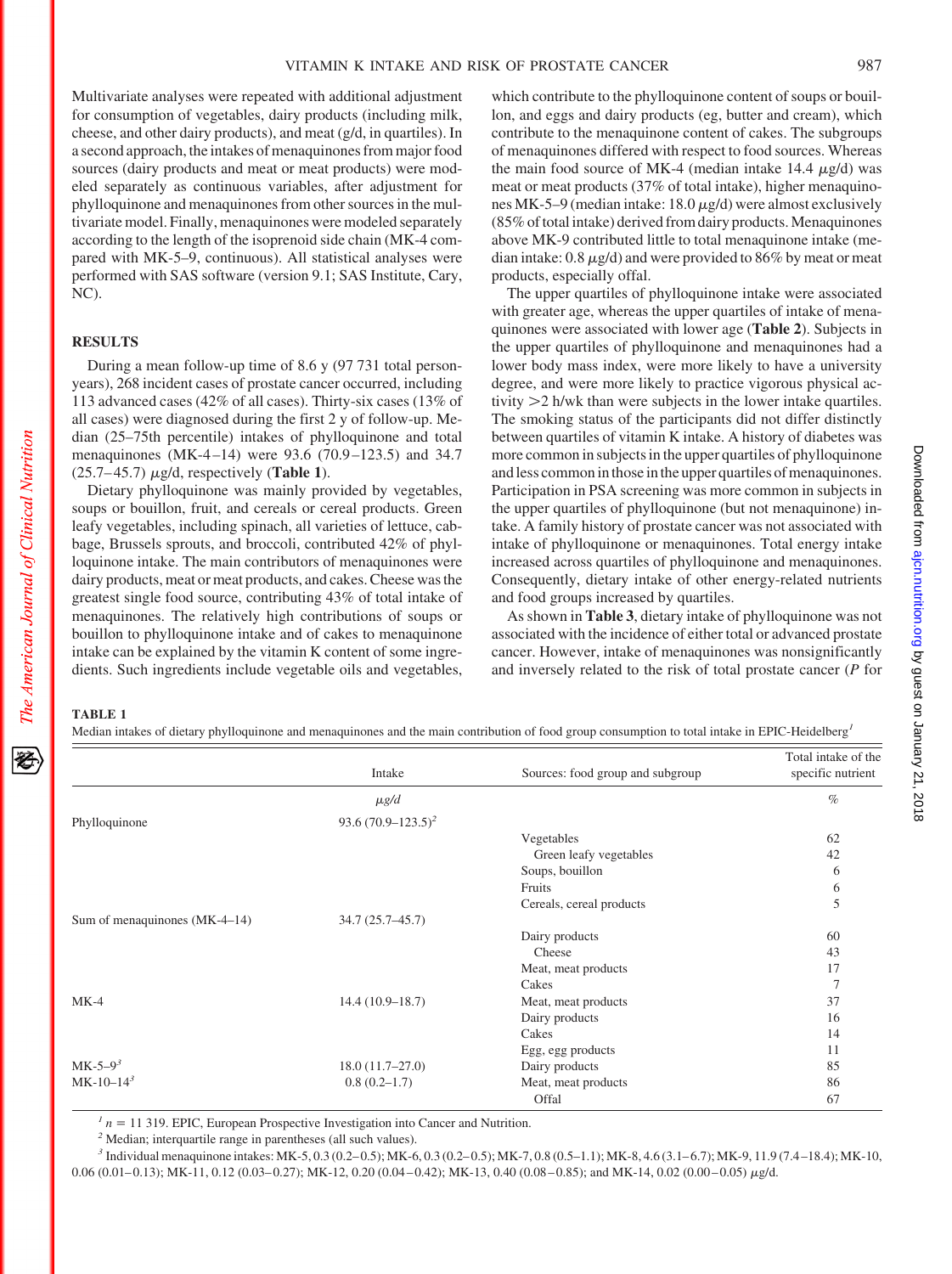| Baseline characteristics of men of the EPIC-Heidelberg cohort by quartile (Q) of phylloquinone and menaquinone intake <sup>1</sup><br>TABLE <sub>2</sub> |                                  |                         |                                                        |                         |                           |                                  |                         |                                  |                          |                           |
|----------------------------------------------------------------------------------------------------------------------------------------------------------|----------------------------------|-------------------------|--------------------------------------------------------|-------------------------|---------------------------|----------------------------------|-------------------------|----------------------------------|--------------------------|---------------------------|
|                                                                                                                                                          |                                  |                         | Phylloquinone (µg/d)                                   |                         |                           |                                  |                         | Menaquinones (µg/d) <sup>2</sup> |                          |                           |
| Baseline characteristics                                                                                                                                 | $(5 - 71)$<br>$\overline{\circ}$ | $(71 - 94)$<br>$\infty$ | $(94 - 124)$<br>$\overline{Q}$                         | $(\geq 124)$<br>$\beta$ | $\text{trend}^3$<br>P for | ( < 26)<br>$\overline{\circ}$    | $(26 - 35)$<br>$\infty$ | $(35 - 46)$<br>$\overline{Q}$    | (≥46)<br>$\beta$         | trend $3$<br>$\cal P$ for |
| Age at baseline $(y)$                                                                                                                                    | $51.4 \pm 7.0^4$                 | $52.0 \pm 7.1$          | $52.1 \pm 7.1$<br>$27.0 \pm 3.6$<br>$83.7 \pm 12.0$    | $52.3 \pm 7.1$          | < 0.0001                  | $53.4 \pm 6.9$<br>27.1 $\pm$ 3.5 | $52.0 \pm 7.1$          | $51.8 \pm 7.1$                   | $50.6 \pm 7.1$           | < 0.0001                  |
| $BMI$ (kg/m <sup>2</sup> )                                                                                                                               | $27.1 \pm 3.5$                   | $27.0 \pm 3.6$          |                                                        | $26.8 \pm 3.9$          | 0.01                      |                                  | $27.0 \pm 3.7$          | $26.9 \pm 3.5$                   | $26.8 \pm 3.9$           | 0.001                     |
| Body weight (kg)                                                                                                                                         | $83.4 \pm 11.7$                  | $83.4 \pm 12.1$         |                                                        | $83.3 \pm 12.8$         | 0.65                      | $82.8 \pm 11.5$                  | $83.4 \pm 12.1$         | $83.7 \pm 11.8$                  | $84.0 \pm 13.0$          | 0.002                     |
| Educational level (%)<br>Body height (cm)                                                                                                                | $175 \pm 6.5$                    | $176 \pm 6.7$           | $176 \pm 6.7$                                          | $176 \pm 6.8$           | < 0.0001                  | $175 \pm 6.5$                    | $176 \pm 6.5$           | $176 \pm 6.7$                    | $177 \pm 6.9$            | < 0.0001                  |
| None or primary                                                                                                                                          | 35                               | $30\,$                  | $\overline{31}$                                        | 29                      |                           | 37                               | 32                      | $\boldsymbol{30}$                | 26                       |                           |
| school                                                                                                                                                   |                                  |                         |                                                        |                         |                           |                                  |                         |                                  |                          |                           |
| Technical school                                                                                                                                         | 28                               | $\mathfrak{S}$          | 27                                                     | $\overline{24}$         |                           | 30                               | 29                      |                                  |                          |                           |
| Secondary school                                                                                                                                         | $\omega$                         | $\circ$                 | $\circ$                                                | $\circ$                 |                           | $\sim$                           | $\sim$                  | $\frac{25}{20}$                  | 23                       |                           |
| University degree                                                                                                                                        | 32                               | 36                      | 37                                                     | $\frac{1}{4}$           | < 0.0001                  | 29                               | 34                      | $\Theta$                         | $\overline{4}$           | < 0.0001                  |
| Smoking status (%)                                                                                                                                       |                                  |                         |                                                        |                         |                           |                                  |                         |                                  |                          |                           |
| Never                                                                                                                                                    | 29                               | $\overline{31}$         | $\overline{31}$                                        | $30\,$                  |                           | 29                               | $\overline{31}$         | $\overline{31}$                  | 29                       |                           |
| Former                                                                                                                                                   | 43                               | $45$                    | 44                                                     | 44                      |                           | $\pm$                            | $\frac{43}{27}$         | 42                               | $43$                     |                           |
| Current                                                                                                                                                  | 28                               | $\overline{z}$          | 25                                                     | 26                      | 0.07                      | $\overline{24}$                  |                         |                                  | 28                       | 0.14                      |
| Vigorous physical                                                                                                                                        |                                  |                         |                                                        |                         |                           |                                  |                         |                                  |                          |                           |
| activity (%)                                                                                                                                             |                                  |                         |                                                        |                         |                           |                                  |                         |                                  |                          |                           |
| None                                                                                                                                                     | 37                               |                         | 34                                                     |                         |                           | 39                               |                         |                                  |                          |                           |
| $<$ 2 h/wk                                                                                                                                               | 38                               | 3789                    | 39                                                     | $\frac{4}{35}$          |                           | 36                               | 357                     | 398                              | 378                      |                           |
| $\geq$ 2 h/wk                                                                                                                                            | 25                               |                         | 280                                                    |                         | < 0.0001                  |                                  |                         |                                  |                          | < 0.0001                  |
| History of diabetes (%)                                                                                                                                  | 4                                |                         |                                                        | $\circ$                 | 0.002                     | $\circ$                          | $\sim$                  | $\sim$                           | $\overline{\phantom{a}}$ | 0.001                     |
| PSA screening (%)                                                                                                                                        | 46                               | $49$                    | 49                                                     | 49                      | 0.02                      | 49                               | 49                      | $\frac{1}{2}$                    | 46                       | $0.08$<br>0.58            |
| Family history of prostate                                                                                                                               |                                  | 4                       | $\omega$                                               | $\mathfrak{c}$          | 0.55                      | $\omega$                         | 4                       | 4                                | $\mathfrak{c}$           |                           |
| cancer (%)                                                                                                                                               |                                  |                         |                                                        |                         |                           |                                  |                         |                                  |                          |                           |
| Nutrient intake                                                                                                                                          |                                  |                         |                                                        |                         |                           |                                  |                         |                                  |                          |                           |
| Total energy (kcal/d)                                                                                                                                    | $1889 \pm 528$                   | $2106 \pm 555$          | $2286 \pm 631$                                         | $2513 + 728$            | < 0.0001                  | $1724 \pm 423$                   | $2047 + 476$            | $2294 \pm 537$                   | $2729 \pm 703$           | < 0.0001                  |
| Total fat (g/d)                                                                                                                                          | $68.5 \pm 23.5$                  | $78.5 \pm 25.7$         | 29.8<br>$87.2 \pm 1$                                   | $98.7 \pm 35.5$         | < 0.0001                  | $57.6 \pm 15.2$                  | $\pm$ 18.1<br>74.3      | 23.4<br>$+$<br>88.2              | ± 33.6<br>112.7          | < 0.0001                  |
| Alcohol (ethanol, g/d)                                                                                                                                   | $26.6 \pm 28.3$                  | $25.1 \pm 24.6$         | 26.1<br>$25.6 \pm$                                     | 27.3<br>$26.0 \pm$      | 0.16                      | 26.9<br>$25.6 \pm 2$             | 27.3<br>$26.2 \pm$      | 26.8<br>$26.1 \pm$               | 25.5<br>$+1$<br>25.3     | 0.55                      |
| Calcium (mg/d)                                                                                                                                           | $676 \pm 324$                    | $750 \pm 315$           | 355<br>821 $\pm$                                       | $914 \pm 383$           | < 0.0000                  | $550 \pm 204$                    | $692 \pm 241$           | 283<br>$827 \pm 7$               | $1093 \pm 410$           | < 0.0001                  |
| Phosphor (mg/d)                                                                                                                                          | $1166 \pm 352$                   | $1302 \pm 360$          | $1422 \pm 406$                                         | $1572 \pm 465$          | < 0.0001                  | $1055 \pm 275$                   | $1254 \pm 300$          | 328<br>$1421 \pm 1$              | ±452<br>1732:            | < 0.0001                  |
| Vitamin D (IU/d)                                                                                                                                         | $122.0 \pm 86.5$                 | $37.7 \pm 82.6$         | $153.8 \pm 114.4$                                      | $81.5 \pm 147.3$        | < 0.0001                  | $\pm$ 80.0<br>110.1              | 91.1<br>$+$<br>137.6    | 99.2<br>$+1$<br>154.2            | ±151.3<br>193.1          | < 0.0001                  |
| Food intake (g/d)                                                                                                                                        |                                  |                         |                                                        |                         |                           |                                  |                         |                                  |                          |                           |
| Vegetables                                                                                                                                               | $70.4 \pm 26.4$                  | $98.8 \pm 27.9$         | $116.9 \pm 35.6$                                       | $161.9 \pm 67.7$        | < 0.0001                  | $98.8 \pm 48.8$                  | $107.6 \pm 49.3$        | $114.9 \pm 50.2$                 | $126.9 \pm 63.2$         | < 0.0001                  |
| Green leafy vegetables                                                                                                                                   | $12.1 \pm 6.5$                   | $20.7\pm8.5$            | $26.8 \pm 10.9$                                        | $42.1 \pm 22.4$         | < 0.0001                  | $\pm$ 16.1<br>$23.5$ :           | $24.8 \pm 16.1$         | $26.0 \pm 16.6$                  | $27.5 \pm 20.3$          | < 0.0001                  |
| Dairy products                                                                                                                                           | $209.3 \pm 228.3$                | $219.0 \pm 207.7$       | 240.7<br>$245.5 \pm$                                   | $263.9 \pm 249.7$       | < 0.0001                  | $158.3 \pm 148.7$                | $205.5 \pm 189.0$       | $250.3 \pm 228.9$                | $323.6 \pm 303.9$        | < 0.0001                  |
| Cheese                                                                                                                                                   | $25.6 \pm 20.1$                  | $28.3 \pm 20.9$         | $30.0 \pm 22.2$<br>$124.6 \pm 71.3$<br>$24.7 \pm 15.2$ | $\pm$ 25.8<br>33.7      | 50,0001                   | $12.4 \pm 7.3$                   | $21.1 \pm 10.0$         | $30.7 \pm 12.1$                  | $53.4 \pm 28.2$          | < 0.0001                  |
| Meat, meat products                                                                                                                                      | $105.8 \pm 61.7$                 | $117.2 \pm 64.6$        |                                                        | $\pm\,86.9$<br>138.9:   | < 0.0001                  | $\pm$ 45.8<br>89.1               | $111.6 \pm 55.7$        | $128.2 \pm 66.7$                 | $57.5 \pm 95.1$          | < 0.0001                  |
| Tomatoes, tomato                                                                                                                                         | $\pm$ 11.7<br>18.7               | $22.6 \pm 12.7$         |                                                        | $\pm$ 18.2<br>29.3      | < 0.0001                  | ± 13.4<br>18.8                   | ± 13.6<br>23.1          | ± 13.9<br>24.7                   | ± 17.5<br>28.6           | < 0.0001                  |
| products                                                                                                                                                 |                                  |                         |                                                        |                         |                           |                                  |                         |                                  |                          |                           |

The American Journal of Clinical Nutrition

经

988 NIMPTSCH ET AL

Downloaded from ajon.nutrition.org by guest on January 21, 2018 by guest on January 21, 2018 [ajcn.nutrition.org](http://ajcn.nutrition.org/) Downloaded from

*1234*

 The sum of menaquinones MK-4 to MK-14. Likelihood ratio test or Jonckheere-Terpstra test.

 $\sqrt{x} \pm SD$  (all such values).

EPIC, European Prospective Investigation into Cancer and Nutrition; PSA, prostate-specific antigen.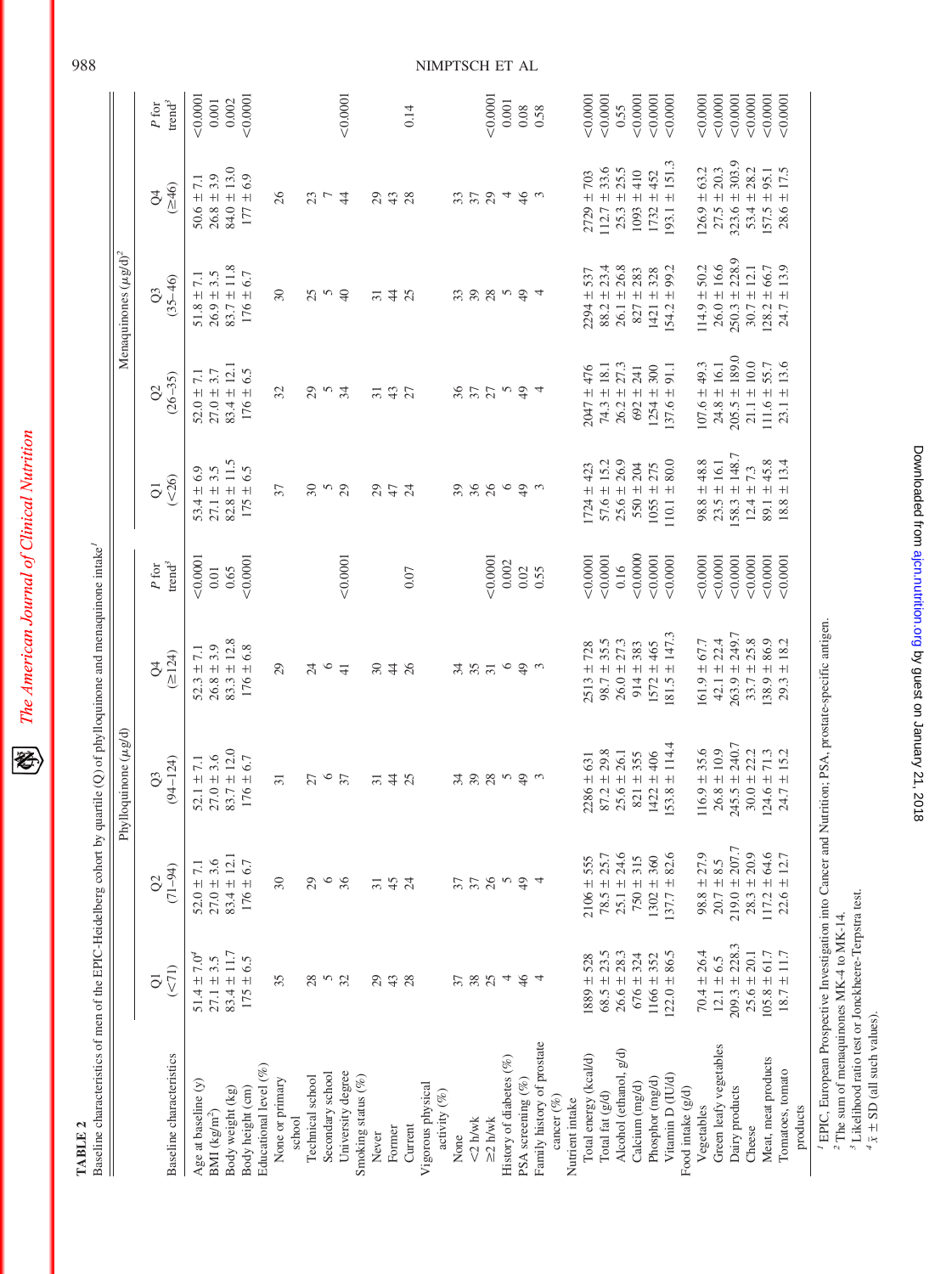| Phylloquinone and menaquinone intakes and the relative risk (RR) of prostate cancer in men of the EPIC-Heidelberg cohort <sup>/</sup>                                                             |                             |                                                                     | Phylloquinone (µg/d)                                                                          |                                                                               |                      |                                                           |                                         |                                                                         | Menaquinones (µg/d) <sup>2</sup>                               |                                                                |                      |                                                                  |
|---------------------------------------------------------------------------------------------------------------------------------------------------------------------------------------------------|-----------------------------|---------------------------------------------------------------------|-----------------------------------------------------------------------------------------------|-------------------------------------------------------------------------------|----------------------|-----------------------------------------------------------|-----------------------------------------|-------------------------------------------------------------------------|----------------------------------------------------------------|----------------------------------------------------------------|----------------------|------------------------------------------------------------------|
|                                                                                                                                                                                                   | $(5 - 71)$<br>$\bar{\circ}$ | $(71 - 94)$<br>$\infty$                                             | $(94 - 124)$<br>$\infty$                                                                      | (24)<br>$\beta$                                                               | trend<br>P for       | Continuous RR <sup>3</sup>                                | $($ < 26)<br>$\bar{\circ}$              | $(26 - 35)$<br>$\overline{Q}$                                           | $(35 - 46)$<br>$\infty$                                        | $(\geq 46)$<br>$\beta$                                         | trend<br>P for       | Continuous RR <sup>3</sup>                                       |
| Total prostate cancer,<br>Total prostate cancer<br>Age-stratified RR<br>Multivariate RR <sup>6</sup><br>Multivariate RR <sup>5</sup><br>$\text{Cases}(n)$                                         | 1.00<br>1.00<br>0.001<br>66 | $0.94(0.66, 1.33)^4$<br>0.88 (0.62, 1.25)<br>0.85(0.59, 1.25)<br>64 | 0.97(0.69, 1.38)<br>0.91(0.63, 1.31)<br>0.90(0.60, 1.36)<br>65                                | 1.09(0.77, 1.54)<br>1.02(0.70, 1.48)<br>1.02(0.64, 1.61)<br>73                | 0.55<br>0.74<br>0.72 | 1.00(0.98, 1.03)<br>1.00(0.98, 1.03)<br>1.00(0.97, 1.03)  | 1.00<br>1.00<br>1.00<br>$\overline{91}$ | 0.81 (0.59, 1.11)<br>0.76(0.53, 1.08)<br>0.75(0.52, 1.07)<br>65         | 0.79(0.57, 1.10)<br>0.71(0.47, 1.06)<br>0.68(0.45, 1.04)<br>62 | 0.73(0.51, 1.04)<br>0.65(0.39, 1.06)<br>0.61(0.36, 1.02)<br>50 | 0.09<br>0.10<br>0.07 | 1.04<br>1.05<br>1.03<br>0.94(0.84,<br>0.95 (0.88,<br>0.93 (0.82, |
| excluding cases<br>Age-stratified RR<br>occuring in the<br>Multivariate RR <sup>6</sup><br>Multivariate RR <sup>5</sup><br>first 2 y after<br>recruitment<br>Cases                                | 1.00<br>1.00<br>0.001<br>56 | 0.96(0.66, 1.40)<br>0.86(0.57, 1.29)<br>0.91(0.62, 1.33)<br>55      | 0.99(0.68, 1.44)<br>$0.92\ (0.62,\,1.37)$<br>0.87(0.56, 1.36)<br>55                           | 1.17(0.81, 1.70)<br>1.09(0.73, 1.62)<br>1.02 (0.62, 1.66)<br>8                | 0.34<br>0.53<br>0.74 | 1.01(0.98, 1.03)<br>1.00(0.98, 1.03)<br>1.00(0.97, 1.03)  | 1.00<br>1.00<br>1.00<br>79              | 0.69(0.47, 1.01)<br>0.76(0.53, 1.07)<br>0.68(0.46, 1.00)<br>54          | 0.78(0.55, 1.10)<br>0.66(0.43, 1.02)<br>0.64(0.41, 0.99)<br>54 | 0.73(0.50, 1.07)<br>0.61(0.36, 1.04)<br>0.57(0.33, 0.98)<br>45 | 0.12<br>0.10<br>0.06 | 0.96(0.88, 1.04)<br>0.94(0.84, 1.06)<br>0.93 (0.82, 1.06)        |
| Age-stratified RR<br>Multivariate RR <sup>5</sup><br>Multivariate RR <sup>6</sup><br>Advanced prostate<br>cancer<br>Cases                                                                         | 1.00<br>1.00<br>00.1<br>27  | 1.19(0.71, 1.99)<br>1.18 (0.67, 2.06)<br>1.11 (0.66, 1.88)<br>33    | 1.04(0.61, 1.77)<br>0.97(0.56, 1.71)<br>1.11 (0.59, 2.08)<br>28                               | 0.98 (0.56, 1.70)<br>0.84(0.46, 1.56)<br>1.09(0.52, 2.27)<br>25               | 0.76<br>0.50<br>0.93 | 1.00(0.96, 1.04)<br>0.99(0.95, 1.03)<br>1.01 (0.96, 1.06) | $1.00\,$<br>1.00<br>1,00<br>42          | 0.79(0.49, 1.28)<br>0.79(0.47, 1.34)<br>0.77(0.45, 1.31)<br>29          | 0.76(0.47, 1.25)<br>0.67(0.36, 1.25)<br>0.63(0.33, 1.19)<br>27 | 0.51(0.28, 0.93)<br>0.37(0.16, 0.88)<br>0.33(0.14, 0.80)<br>15 | 0.03<br>0.03<br>0.01 | 0.81(0.67, 0.99)<br>0.76(0.61, 0.95)<br>0.87 (0.76, 0.99)        |
| cancer, excluding<br>cases occuring in<br>the first $2 y$ after<br>Age-stratified RR<br>Multivariate RR <sup>5</sup><br>Multivariate $\mathrm{RR}^6$<br>Advanced prostate<br>recruitment<br>Cases | 1.00<br>1.00<br>00.1<br>22  | 1.16 (0.62, 2.19)<br>1.16 (0.66, 2.06)<br>1.12 (0.62, 2.03)<br>26   | 0.97(0.53, 1.78)<br>0.92(0.49, 1.74)<br>0.96(0.47, 1.97)<br>$\overline{21}$                   | 0.85(0.43, 1.68)<br>0.96(0.52, 1.79)<br>2.17<br>0.94(0.41,<br>$\overline{20}$ | 0.49<br>0.73<br>0.74 | 1.00(0.95, 1.04)<br>0.99(0.94, 1.04)<br>1.00 (0.94, 1.06) | $1.00\,$<br>1.00<br>1.00                | 0.66(0.38, 1.16)<br>0.62(0.33, 1.14)<br>1.13<br>0.61 (0.33,<br>$\infty$ | 0.60(0.30, 1.21)<br>0.75(0.44, 1.30)<br>0.57(0.28, 1.16)<br>22 | 0.53(0.27, 1.01)<br>0.34(0.13, 0.86)<br>0.29(0.11, 0.76)<br>13 | 0.03<br>0.07<br>0.02 | 1.00)<br>0.89(0.77, 1.04)<br>0.82(0.65, 1.03)<br>0.79 (0.62,     |
| $^2$ Sum of menaquinones MK-4 to MK-14.<br><sup>3</sup> Per 10- $\mu$ g/d increment.                                                                                                              |                             |                                                                     | $n = 11319$ . EPIC, European Prospective Investigation into Cancer and Nutrition; Q, quartile |                                                                               |                      |                                                           |                                         |                                                                         |                                                                |                                                                |                      |                                                                  |

7 *4*

RR; 95% CIs in parentheses (all such values).

<sup>5</sup> Cox proportional hazards models, adjusted for smoking (never, quit ≥10 y ago, quit <10 y ago, current <15 cigarettes/d, current ≥15 cigarettes/d, or other smoking), education (none or primary school, technical school, secondary school, or university degree), vigorous physical activity (none, <2 h/wk, or ≥2h/wk), energy from fat, alcohol, nonfat-nonalcohol energy, calcium, vitamin D, tomato or tomato products 15 cigarettes/d, or other smoking), education (none or primary school,  $\geq$ 2h/wk), energy from fat, alcohol, nonfat-nonalcohol energy, calcium, vitamin D, tomato or tomato products 15 cigarettes/d, current 10 y ago, current (all nutrients entered as quartile-dummies), BMI, history of diabetes, and family history of prostate cancer. 2 h/wk, or  $\geq$  10 y ago, quit technical school, secondary school, or university degree), vigorous physical activity (none, Cox proportional hazards models, adjusted for smoking (never, quit

<sup>6</sup>Cox proportional hazards models as in footnote 5, with additional adjustment for the intake of vegetables, dairy products, and meat or meat products (quartiles). (all nutrients entered as quartile-dummies), BMI, history of diabetes, and family history of prostate cancer.<br><sup>6</sup> Cox proportional hazards models as in footnote 5, with additional adjustment for the intake of vegetables, d

by guest on January 21, 2018 [ajcn.nutrition.org](http://ajcn.nutrition.org/) Downloaded from

Downloaded from ajcn.nutrition.org by guest on January 21, 2018

经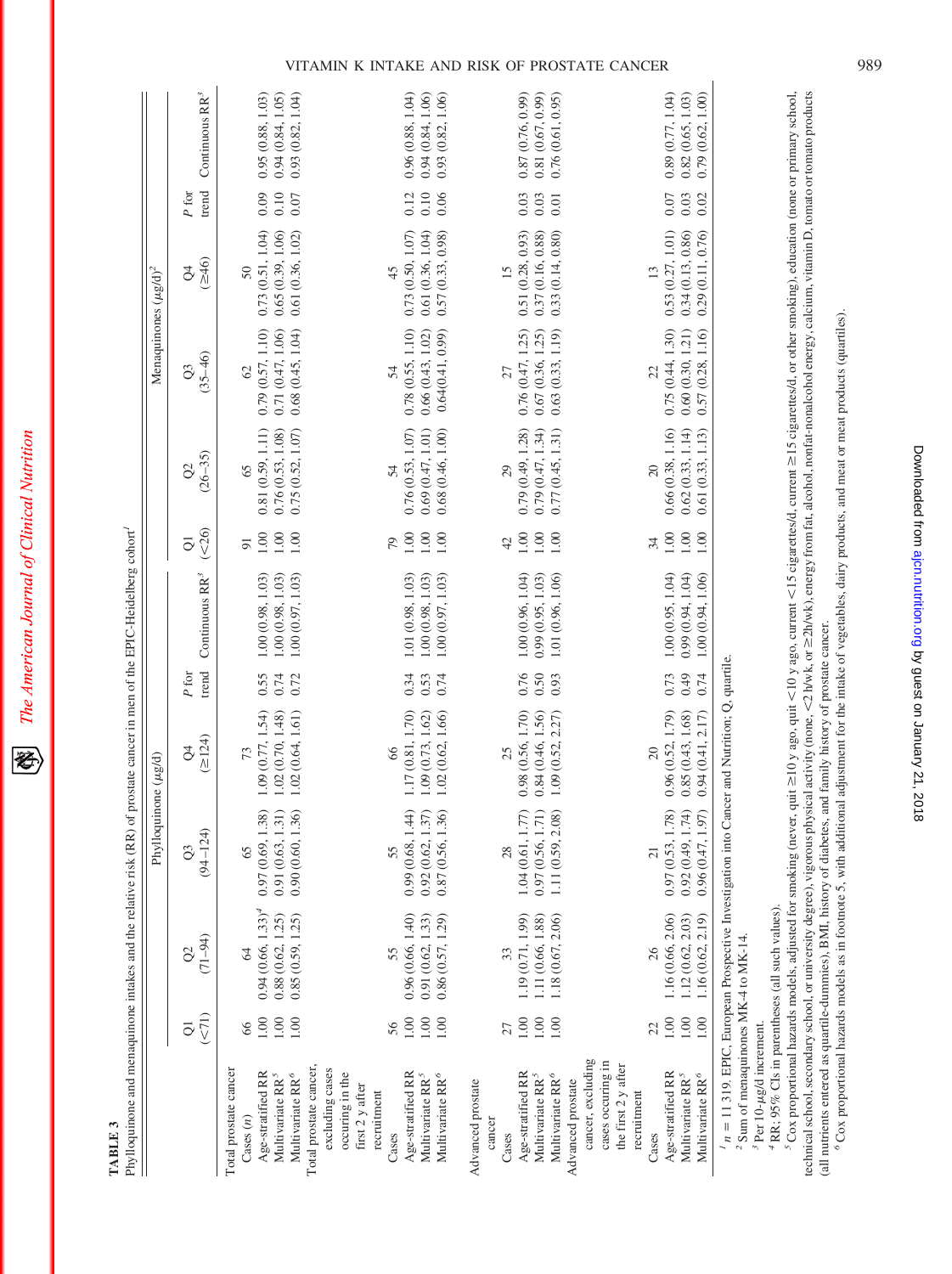trend  $= 0.06$ ), showing significantly reduced RRs in the 3rd and 4th quartiles after exclusion of cases diagnosed within the first 2 y of follow-up and after further adjustment for food group intake. For advanced prostate cancer, the inverse relation with intake of menaquinones was even stronger and statistically significant in the multivariate-adjusted models. When advanced prostate cancer was alternatively defined separately accordingto stage (TNM stage T3/T4, N1–N3, or M1;  $n = 50$ ) or grade (Gleason sum score  $\geq$  7; *n* = 74), obtained risk estimates were similar to those of the combined definition of advanced prostate cancer, but they were not significant, because of the low number of cases (data not shown). The multivariate adjustment and exclusion of cases diagnosed within the first 2 y of follow-up generally strengthened our results. Additional adjustment for intake of vegetables, dairy products, and meat changed the risk estimates only slightly.

The association between the intake of menaquinones from meat or meat products or of those from dairy products and the risk of prostate cancer is shown in **Table 4**. Only menaquinones from dairy products were associated with a significantly lower risk of advanced prostate cancer. Accordingly, the risk estimate for higher menaquinones (MK-5–9), predominantly (85% of total intake) derived from dairy products, was close to significance (RR: 0.82; 95% CI: 0.67, 1.02), whereas the risk estimate for MK-4 (37% of total intake derived from meat or meat products) was not significant (**Table 5**).

In our study population, 48% of all men had undergone  $\geq$ 1 PSA test during follow-up; these tests had resulted in the detection of many occurrences of the early forms of prostate cancer, whereas similar malignant transformations remain undetected in men (noncases) who did not undergo PSA testing. When we restricted our cohort to men who had  $\geq$  1 PSA test, risk estimates were similar to those obtained in the total cohort (data not shown).

#### **TABLE 4**

The American Journal of Clinical Nutrition

Relative risk of prostate cancer according to dietary intake of menaquinones from major food sources in men of the EPIC-Heidelberg cohort*<sup>1</sup>*

|                                        | Menaquinones<br>from meat and | Menaquinones<br>from dairy            |
|----------------------------------------|-------------------------------|---------------------------------------|
|                                        | meat products                 | products                              |
| Total prostate cancer $(n = 268)$      |                               |                                       |
| Age-stratified                         |                               | $0.81(0.62, 1.07)$ $0.96(0.88, 1.06)$ |
| Multivariate <sup>2</sup>              |                               | $0.83(0.59, 1.17)$ $0.94(0.84, 1.06)$ |
| Advanced prostate cancer ( $n = 113$ ) |                               |                                       |
| Age-stratified                         | 0.86(0.56, 1.32)              | 0.82(0.69, 0.97)                      |
| Multivariate <sup>2</sup>              |                               | $0.84(0.50, 1.41)$ $0.79(0.63, 0.98)$ |

<sup>1</sup> All values are continuous relative risk per  $10$ - $\mu$ g/d increment; 95% CI in parentheses. EPIC, European Prospective Investigation into Cancer and Nutrition.  $n = 11319$ .

*<sup>2</sup>* Cox proportional hazards models, adjusted for smoking (never, quit  $\geq$ 10 y ago, quit <10 y ago, current <15 cigarettes/d, current  $\geq$ 15 cigarettes/d, or other smoking), education (none or primary school, technical school, secondary school, or university degree), vigorous physical activity (none,  $\langle 2h/wk,$  or  $\geq 2h/wk$ ), phylloquinone, menaquinones from other sources, energy from fat, alcohol, nonfat-nonalcohol energy, calcium, vitamin D, tomato or tomato products (all nutrients entered as quartile-dummies), BMI, history of diabetes, and family history of prostate cancer.

#### **TABLE 5**

Relative risk of prostate cancer according to intake of menaquinone-4 (MK-4) and MK-5–9 in men of the EPIC-Heidelberg cohort*<sup>1</sup>*

| $MK-4^2$                              | $MK-5-9^3$ |
|---------------------------------------|------------|
|                                       |            |
| $0.89(0.71, 1.12)$ $0.98(0.88, 1.08)$ |            |
| $0.80(0.55, 1.17)$ $0.96(0.85, 1.09)$ |            |
|                                       |            |
| $0.94(0.66, 1.34)$ $0.82(0.68, 0.99)$ |            |
| $0.71(0.40, 1.27)$ $0.80(0.64, 1.00)$ |            |
|                                       |            |

<sup>1</sup> All values are continuous relative risk per 10- $\mu$ g increment; 95% CIs in parentheses. EPIC, European Prospective Investigation into Cancer and Nutrition.  $n = 11319$ .

*<sup>2</sup>* Meat and meat products as the main contributors (37% of total intake).

*<sup>3</sup>* Dairy products as the main contributors (85% of total intake).

*<sup>4</sup>* Cox proportional hazard models, adjusted for smoking (never, quit  $\geq$ 10 y ago, quit <10 y ago, current <15 cigarettes/d, current  $\geq$ 15 cigarettes/d, or other smoking), education, vigorous physical activity (none, 2h/wk, or 2h/wk), phylloquinone, MK-10 –14, energy from fat, alcohol, nonfat-nonalcohol energy, calcium, vitamin D, tomato or tomato products (all nutrients entered as quartile-dummies), BMI, history of diabetes, and family history of prostate cancer.

#### **DISCUSSION**

To the best of our knowledge, this report provides the first analysis of observational data on the association between dietary intake of vitamin K and the risk of prostate cancer. With higher intakes of menaquinones, prostate cancer risk decreased; this association was significant for advanced prostate cancer, especially with MK-5–9 provided by dairy products. In contrast, phylloquinone intake was not related to prostate cancer.

According to experimental data, the anticancer activity of the natural K vitamins phylloquinone and menaquinones is mediated by antiproliferative effects through induction of protooncogenes such as *c-myc* and *c-fos*, which foster cell cycle arrest and induce apoptosis in several cancer cell lines (3, 5). Most of these studies found distinct growth-inhibitory effects of menaquinones  $(5-9, 11)$ , whereas substantially weaker  $(5, 11)$  or no  $(6, 11)$ 9) effects were observed for phylloquinone. These findings seem to be reflected by our results, which showed a significant inverse association of total menaquinone intake with advanced prostate cancer and no associations for phylloquinone. Besides possible differential anticarcinogenic effects on the cellular level, the differing results obtained for phylloquinone and menaquinones may be related to differences regarding bioavailability, half-life, and tissue distribution (21). Phylloquinone, which is mainly provided by vegetables and other plant products, is tightly bound to the chloroplast membranes and therefore is less efficiently absorbed (5–15% bioavailable) than are menaquinones, which occur dissolved in the fat-fraction of dairy products or in meat (19, 22). Menaquinones have a substantially longer half-life in the blood circulation than does phylloquinone (19), and, therefore, they are available longer to develop anticancer activities. Finally, menaquinones are more likely to accumulate in extrahepatic tissues, because they, unlike phylloquinone, are redistributed by the liver via low- and high-density lipoproteins to extrahepatic organs (2, 23, 24). Although no data exist to date showing the concentrations of menaquinones in human or animal prostate, it is conceivable that menaquinones also accumulate in the prostate as they do in the pancreas, kidney, and brain (2, 24). However,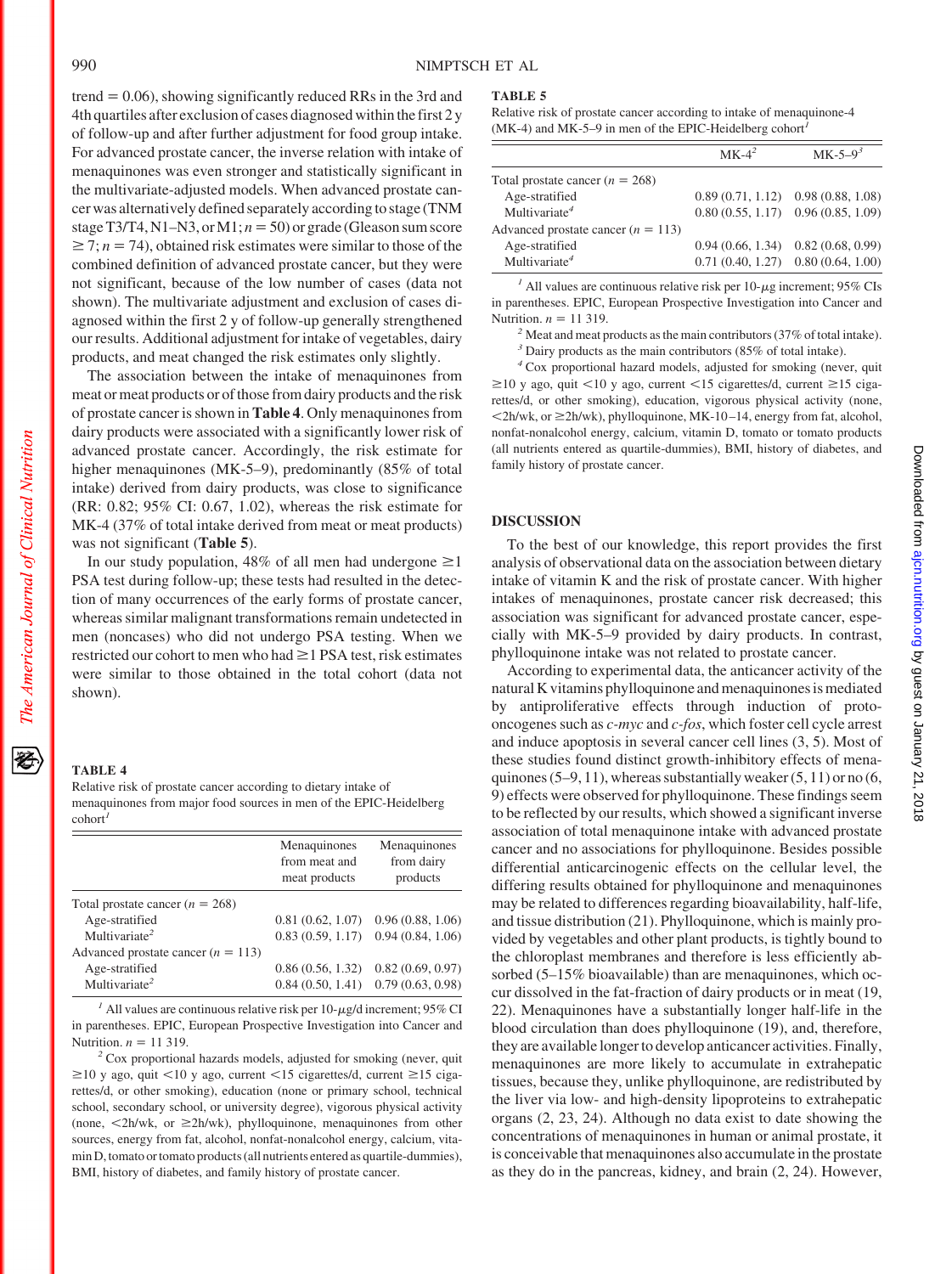because of the tissue-specific conversion of phylloquinone to MK-4 (2, 23–25), the extent to which the menaquinone content of extrahepatic tissues is attributable to dietary intake of menaquinones or phylloquinone is unclear.

The inverse association between the intake of menaquinones and the risk of prostate cancer persisted after additional adjustment for main food sources of vitamin K, including dairy products and meat, which suggests that the observed effects are unlikely to be attributable to the coexistence of other nutrients with menaquinones in the same foods. We found menaquinones from dairy products to be more strongly associated with advanced prostate cancer incidence than were menaquinones from meat or meat products. Meat and meat products mainly contain MK-4 (and small amounts of menaquinones above MK-9), whereas the menaquinones MK-5–9 are almost exclusively found in fermented dairy products. This led us to the separate evaluation of MK-4 and MK-5–9 in relation to prostate cancer. The reduced RR of advanced prostate cancer was close to statistical significance for menaquinones MK-5–9 (provided to 82% by dairy products), which was not the case for MK-4 (main food source: meat or meat products, providing 37% of total intake). The differences in anticancer effects may be seen as a consequence of the longer half-life of MK-5–9 in the blood circulation than of MK-4 (25). Because menaquinones MK-10-14 contribute  $\langle 4\% \rangle$  of total menaquinone intake and differ with respect to the food source from MK-5 to MK-9, they were not separately analyzed.

Our findings of stronger associations of vitamin K intake with advanced than with total prostate cancer could be a hint that menaquinones play a role in tumor promotion and progression rather than in tumor initiation. The anticancer actions of the natural K vitamins are mediated by oncogene-associated cell cycle arrest and apoptosis, which are likely to play a major role in the promotion phase, a reversible process lasting several years and therefore most susceptible to the influence of cancerpreventive agents (26).

A limitation of the present study lies in the inaccuracies of dietary vitamin K intake estimation. The vitamin K content of a certain food may vary considerably, according to the type of plant, the various agricultural and manufacturer practices, seasonal variation, and maturity (27). In a food-composition database, this variation is usually subsumed in a single value for a certain food. Moreover, an FFQ is a dietary assessment instrument with limited ability to determine absolute intakes. However, these uncertainties would attenuate the observed association between dietary vitamin K intake and prostate cancer; ie, the true association would be even stronger. The database for the phylloquinone content in food that we used (18) includes  $\approx$  2000 foods commonly consumed in Western Europe. It is based on data from laboratory analyses conducted by Bolton-Smith et al, other sources of direct HPLC analyses, and recipe calculation and assignment of values by food similarities. This database was used successfully for the estimation of phylloquinone intake in epidemiologic studies (28, 29), in which intake data were also compared with plasma vitamin K concentrations. Therefore, we applied the database of Bolton-Smith et al (18) to our data without further modification according to data on the phylloquinone content of foods published by other researchers (30 –33).

Habitual dietary intake of menaquinones has rarely been calculated (34, 35). The menaquinone food table of Schurgers et al (19) comprises contents of MK-4 to MK-10 for  $\approx$  30 food items,

although MK-10 was not detected in any of the samples. Menaquinones above MK-10 occur in detectable amounts only in some offal, and thus they play a minor role in human nutrition (20, 36). Nevertheless, we supplemented the menaquinone data of Schurgers et al with data on the content of MK-10 –14 in some pork, beef, and chicken offal (20) that was eventually consumed in EPIC-Heidelberg. Other data on the menaquinone content of foods have been published (30 –32). However, only the 2 chosen data sources analyzed the complete spectrum of MK-4 up to MK-10 or MK-14, respectively, and therefore allowed a valid calculation of total menaquinone intake.

The mean phylloquinone intake calculated from the EPIC-Heidelberg FFQ data was higher than the intakes in 2 studies using the database of Bolton-Smith et al (18), in which dietary intake was assessed by food records; those mean values in men were 70 and 84  $\mu$ g/d, respectively (27, 37). In a Dutch study (34) assessing intake of menaquinones by using an FFQ and the database of Schurgers et al  $(19)$ , intakes in males (mean: 31  $\mu$ g/d) fit well with our results. Differences in the dietary assessment methods (38), differing age ranges, and food preferences of the populations may explain the slightly diverging results.

According to our data, dairy products contribute 60% to total intake of menaquinones, and it seems that menaquinones from dairy products have a more pronounced effect than those from meat products. These observations contrast with those from numerous prospective studies that suggest a positive association between the intake of dairy products, especially dairy calcium, and prostate cancer (39). However, in the present study, all multivariate analyses were adjusted for dietary calcium intake, and additional adjustment for dairy products did not affect the results significantly. Among the group of dairy products, cheese is the predominant source of menaquinones, whereas calcium is provided about equally by cheese and milk or milk products (40). A diet characterized by a moderate calcium intake, therefore, does not necessarily conflict with a diet high in menaquinones provided by cheese. The strengths of the present study include the prospective design, the ability to identify advanced prostate cancer cases, the information on PSA screening tests during followup, and the consideration of menaquinones, which are neglected in most studies on vitamin K because of their lower contribution to total vitamin K intake.

In summary, we found inverse associations between the dietary intake of menaquinones and the risk of prostate cancer. The associations were strongest for menaquinones from dairy products and in advanced cancer cases. Because the present study is presumably the first observational study on this topic, the results warrant confirmation by other studies.

We thank all participants of the EPIC-Heidelberg cohort study for their continuous collaboration.

The authors' responsibilities were as follows: KN: statistical analysis, interpretation of the data, and drafting of the manuscript; SR: critical revision of the manuscript; and JL: the study concept and design, acquisition of data, critical revision of the manuscript, and obtaining the funding for the study. None of the authors had any personal or financial conflict of interest.

#### **REFERENCES**

- 1. Shearer MJ. Vitamin K: metabolism and nutriture. Blood Rev 1992;6: 92–104.
- 2. Thijssen HH, Drittij-Reijnders MJ, Fischer MA. Phylloquinone and menaquinone-4 distribution in rats: synthesis rather than uptake determines menaquinone-4 organ concentrations. J Nutr 1996;126:537– 43.

by guest on January 21, 2018 [ajcn.nutrition.org](http://ajcn.nutrition.org/) Downloaded from

Downloaded from ajcn.nutrition.org by guest on January 21, 2018